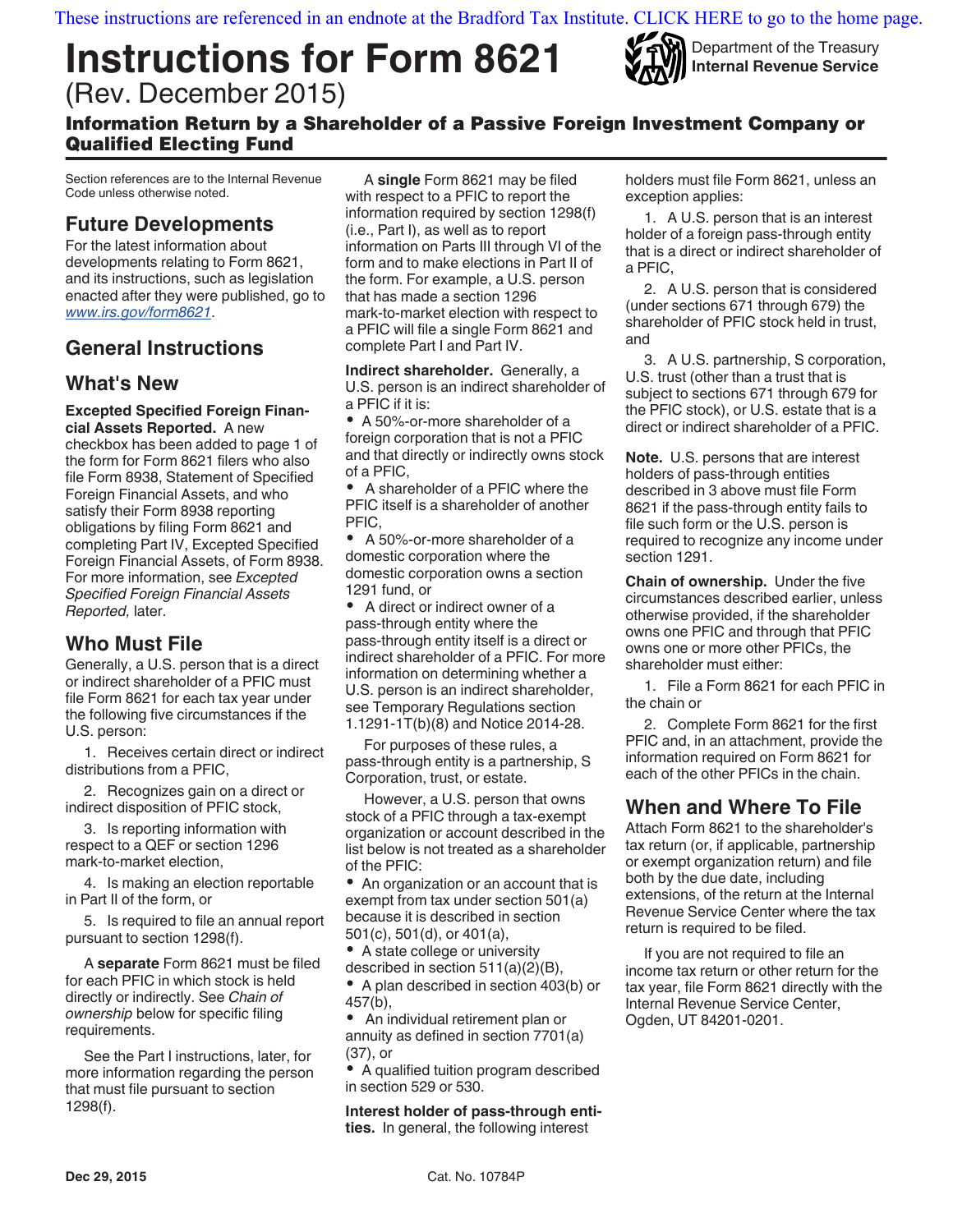# Definitions and Special Rules

### Passive Foreign Investment Company (PFIC)

A foreign corporation is a PFIC if it meets either the income or asset test described below.

1. **Income test.** 75% or more of the corporation's gross income for its taxable year is passive income (as defined in section 1297(b)).

2. Asset test. At least 50% of the average percentage of assets (determined under section 1297(e)) held by the foreign corporation during the taxable year are assets that produce passive income or that are held for the production of passive income.

Basis for measuring assets. When determining PFIC status using the asset test, a foreign corporation may use adjusted basis if:

1. The corporation is not publicly traded for the taxable year and

2. The corporation is (a) a controlled foreign corporation within the meaning of section 957 (CFC) or (b) makes an election to use adjusted basis.

Publicly traded corporations must use fair market value when determining PFIC status using the asset test.

Look-thru rule. When determining if a foreign corporation that owns at least 25% (by value) of another corporation is a PFIC, the foreign corporation is treated as if it held a proportionate share of the assets and received directly its proportionate share of the income of the 25%-or-more owned corporation.

CFC overlap rule. A 10% U.S. shareholder (defined in section 951(b)) that includes in income its pro rata share of subpart F income for stock of a CFC that is also a PFIC generally will not be subject to the PFIC provisions for the same stock during the qualified portion of the shareholder's holding period of the stock in the PFIC. This exception does not apply to option holders. For more information, see section 1297(d).

Note. The attribution rules of section 1298(a)(2)(B) will continue to apply even if the foreign corporation is not treated as a PFIC with respect to the shareholder under section 1297(d).

# Qualified Electing Fund (QEF) Election

A PFIC is a QEF if a U.S. person who is a direct or indirect shareholder of the

PFIC elects (under section 1295) to treat the PFIC as a QEF. See the instructions for Election A later for information on making this election.

# Tax Consequences for Shareholders of a QEF

A shareholder of a QEF must annually include in gross income as ordinary income its pro rata share of the ordinary earnings and as long-term capital gain its pro rata share of the net capital gain of the QEF.

• The shareholder may elect to extend the time for payment of tax on its share of the undistributed earnings of the QEF (Election B) until the QEF election is terminated.

• If the QEF election is not made with respect to the first year of the shareholder's holding period in the PFIC, the shareholder may be able to make a deemed sale election (Election D) or deemed dividend election (Election E) (if eligible). If the shareholder properly makes a deemed sale election or deemed dividend election in connection with its QEF election, then the PFIC will become a pedigreed QEF (as defined in Regulation section 1.1291-9(j)(2)(ii)) with respect to the shareholder.

Note. A shareholder that receives a distribution from an unpedigreed QEF (defined in Regulations section  $1.1291-9(j)(2)(iii)$ ) is also subject to the rules applicable to a shareholder of a section 1291 fund (see below).

Basis adjustments. A shareholder's basis in the stock of a QEF is increased by the earnings included in gross income and decreased by a distribution from the QEF to the extent of previously taxed amounts.

### Section 1291 Fund

A PFIC is a section 1291 fund if:

1. The shareholder did not elect to treat the PFIC as a QEF or make a mark-to-market election with respect to the PFIC or

2. The PFIC is an unpedigreed QEF (as defined in Regulations section 1.1291-9(j)(2)(iii)).

### Tax Consequences for Shareholders of a Section 1291 Fund

Shareholders of a section 1291 fund are subject to special rules when they receive an excess distribution (defined below) from, or recognize gain on the sale or disposition of the stock of, a

section 1291 fund. A distribution may be partly or wholly an excess distribution. The entire amount of gain from the disposition of a section 1291 fund is treated as an excess distribution.

Excess distributions. An excess distribution is the part of the distribution received from a section 1291 fund in the current tax year that is greater than 125% of the average distributions received in respect of such stock by the shareholder during the 3 preceding tax years (or, if shorter, the portion of the shareholder's holding period before the current tax year). No part of a distribution received or deemed received during the first tax year of the shareholder's holding period of the stock will be treated as an excess distribution.

The excess distribution is determined on a per share basis and is allocated to each day in the shareholder's holding period of the stock. See section 1291(b) (3) for adjustments that are made when determining if a distribution is an excess distribution.

Portions of an excess distribution are treated differently. The portions allocated to the days in the current tax year and the shareholder's tax years in its holding period before the foreign corporation qualified as a PFIC (pre-PFIC years) are taxed as ordinary income. The portions allocated to the days in the shareholder's tax years (other than the current tax year) in its holding period when the foreign corporation was a PFIC are not included in income, but are subject to the separate tax and interest charge set forth in section 1291(c).

See the instructions for Part V, later.

Exempt organizations. If a shareholder of a PFIC is a tax exempt organization, the rules of section 1291 will apply only if a dividend from the PFIC would be taxable to the shareholder under subchapter F.

#### Coordination of mark-to-market regimes with section 1291.

Shareholders of a PFIC that is marked to market under section 1296 or any other Code provision may be subject to section 1291 in the first taxable year in which the shareholder marks to market the PFIC stock. See Regulations sections 1.1291-1(c)(4) and 1.1296-1(i).

### **Mark-to-Market Election**

A U.S. shareholder of a PFIC may elect to mark-to-market the PFIC stock under section 1296 if the stock is "marketable stock." See the instructions for Election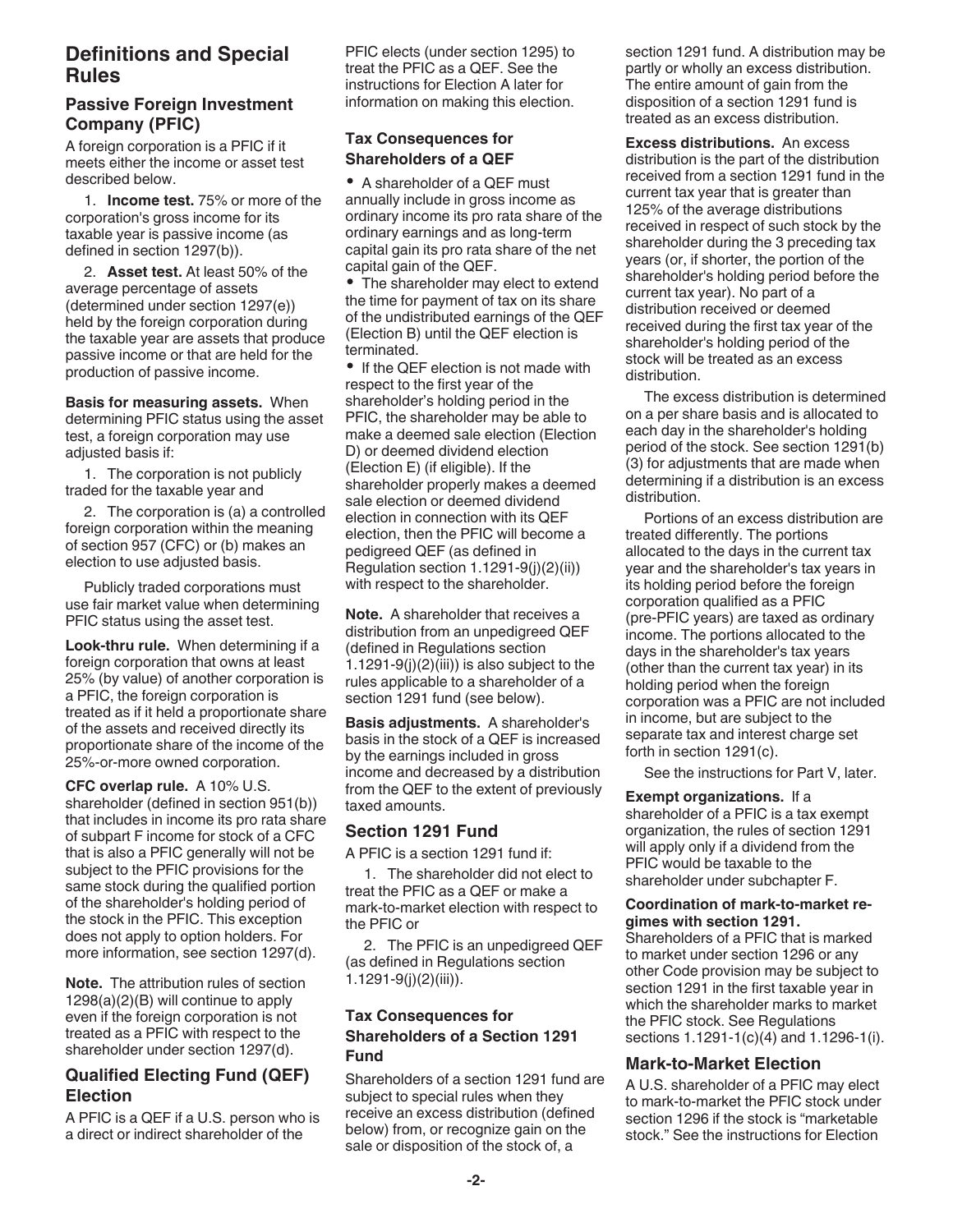C later for information on making this election.

Marketable stock. Marketable stock is:

• PFIC stock that is regularly traded (as defined in Regulations section 1.1296-2(b)) on:

1. A national securities exchange that is registered with the Securities and Exchange Commission (SEC),

2. The national market system established under section 11A of the Securities Exchange Act of 1934, or

3. A foreign securities exchange that is regulated or supervised by a governmental authority of the country in which the market is located and has the characteristics described in Regulations section 1.1296-2(c)(1)(ii).

Stock in certain PFICs described in Regulations section 1.1296-2(d).

For additional information, including special rules for RICs that own PFIC stock, see Regulations section 1.1296-1 and 1.1296-2.

### Tax Consequences

After a PFIC shareholder elects to mark the stock to market under section 1296, the shareholder either:

1. Includes in income each year an amount equal to the excess, if any, of the fair market value of the PFIC stock as of the close of the taxable year over the shareholder's adjusted basis in such stock, or

2. Is allowed a deduction equal to the lesser of:

a. The excess, if any, of the adjusted basis of the PFIC stock over its fair market value as of the close of the tax year, or

b. The excess, if any, of the amount of mark-to-market gain included in the gross income of the PFIC shareholder for prior taxable years over the amount allowed such PFIC shareholder as a deduction for a loss with respect to such stock for prior taxable years.

See the instructions for Part II, Election C, and Part IV, later, for more information, including special rules that may apply in the year that a mark-tomarket election is made.

Basis adjustment. If the stock is held directly, the shareholder's adjusted basis in the PFIC stock is increased by the amount included in income and decreased by any deductions allowed. If the stock is owned indirectly through

foreign entities, see Regulations section 1.1296-1(d)(2).

# Additional Information **Required**

Reportable transaction disclosure statement. A 10-percent shareholder (by vote or value) of a QEF also may be required to file Form 8886 if the QEF is considered to have participated in a reportable transaction pursuant to Regulations section 1.6011-4(c)(3)(i) (G). See Form 8886, Reportable Transaction Disclosure Statement, and Regulations section 1.6011-4 for additional information.

# Specific Instructions

Important: All line references to Form 1120 and Form 1040 are to the 2015 forms. Other entities should use the comparable line on their tax return.

# Excepted Specified Foreign Financial Assets Reported

Check this box only if the Form 8621 filer also files Form 8938, Statement of Specified Foreign Financial Assets, for the tax year and includes this form in the total number of Forms 8621 reported on line 4 of Part IV, Excepted Specified Foreign Financial Assets, of Form 8938. For more information, see the Instructions for Form 8938, generally, and in particular, Duplicative Reporting and the specific instructions for Part IV, Excepted Specified Foreign Financial Assets.

# Address and Identifying Number

Address. Include the suite, room, or other unit number after the street address. If the post office does not deliver mail to the street address and the shareholder has a P.O. box, enter the box number instead.

Identifying number. Individuals should enter a social security number or a taxpayer identification number issued by the IRS. All other entities should enter an employer identification number.

Reference ID number. A reference ID number is required in the applicable entry space above Part I of the form only in cases where no EIN was entered for the PFIC or QEF. However, filers are permitted to enter both an EIN and a reference ID number. If applicable, enter the reference ID number (defined

below) you have assigned to the PFIC or QEF.

A "reference ID number" is a number established by or on behalf of the U.S. person identified at the top of page 1 of the form that is assigned to a PFIC or QEF with respect to which Form 8621 reporting is required. These numbers are used to uniquely identify the PFIC or QEF in order to keep track of the entity from tax year to tax year. The reference ID number must meet the requirements set forth below.

Note. Because reference ID numbers are established by or on the behalf of a U.S. person filing Form 8621, there is no need to apply to the IRS to request a reference ID number or for permission to use these numbers.

Note. In general, the reference ID number assigned to a PFIC or QEF on Form 8621 has relevance only to Form 8621 and should not be used with respect to the PFIC or QEF on other IRS forms.

Requirements. The reference ID number must be alphanumeric (defined below) and no special characters or spaces are permitted. The length of a given reference ID number is limited to 50 characters.

For these purposes, the term "alphanumeric" means the entry can be alphabetical, numeric, or any combination of the two.

The same reference ID number must be used consistently from tax year to tax year with respect to a given PFIC or QEF. If for any reason a reference ID number falls out of use (for example, the PFIC or QEF no longer exists due to disposition or liquidation), the reference ID number used for that PFIC or QEF cannot be used again for another PFIC or QEF for purposes of Form 8621 reporting.

There are some situations that warrant correlation of a new reference ID number with a previous reference ID number when assigning a new reference ID number to a PFIC or QEF. For example:

• In the case of a merger or acquisition, a Form 8621 filer must use a reference ID number which correlates the previous reference ID number with the new reference ID number assigned to the PFIC or QEF.

• In the case of an entity classification election that is made on behalf of a PFIC or QEF on Form 8832, Regulations section 301.6109-1(b)(2)(v) requires the PFIC or QEF to have an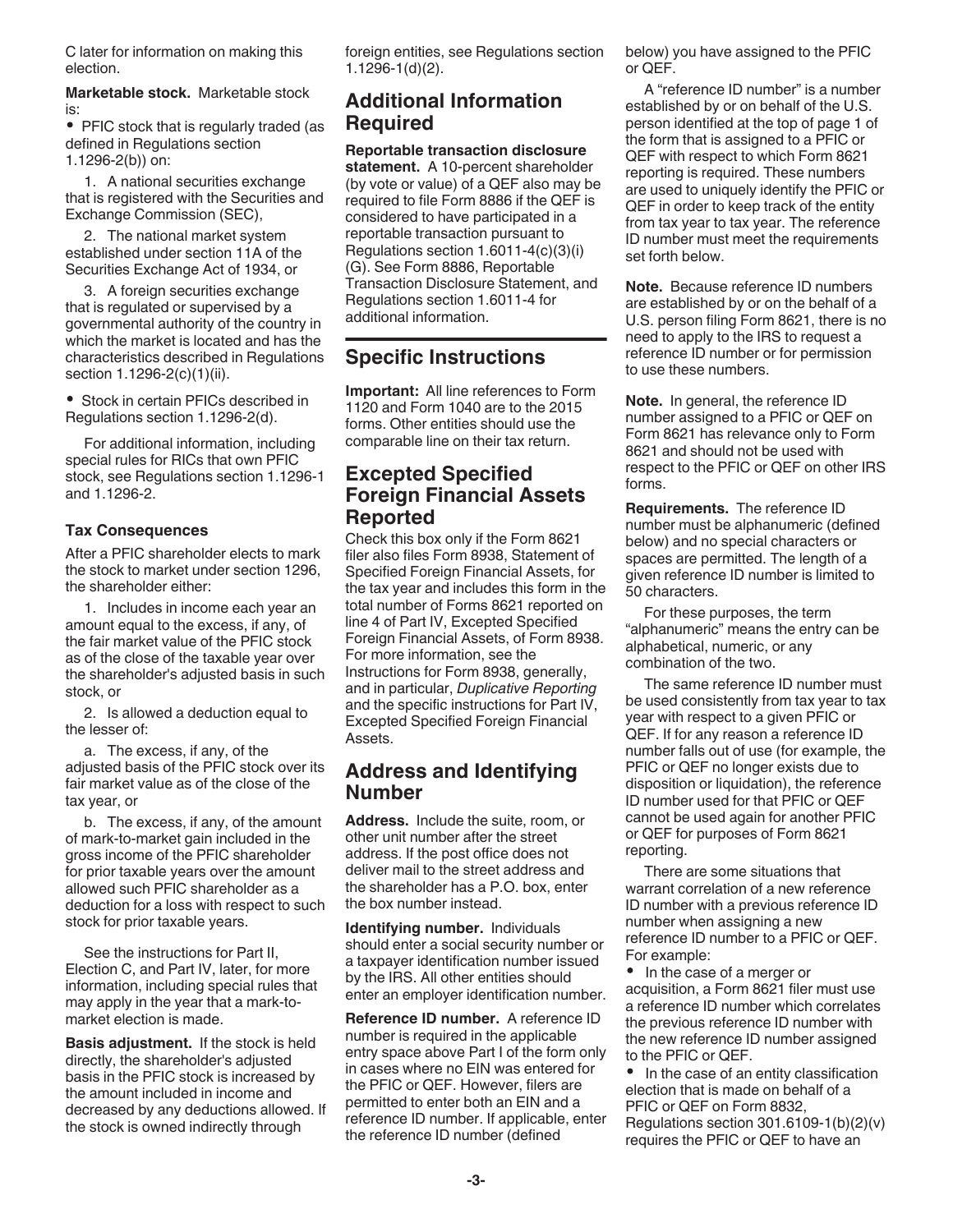EIN for this election. For the first year that Form 8621 is filed after an entity classification election is made on behalf of the PFIC or QEF on Form 8832, the new EIN must be entered in the applicable entry space above Part I of Form 8621 and the old reference ID number must be entered in the applicable entry space just below. In subsequent years, the Form 8621 filer may continue to enter both the EIN and the reference ID number, but must enter at least the EIN.

You must correlate the reference ID numbers as follows: New reference ID number [space] Old reference ID number. If there is more than one old reference ID number, you must enter a space between each such number. As indicated above, the length of a given reference ID number is limited to 50 characters and each number must be alphanumeric and no special characters are permitted.

Note. This correlation requirement applies only to the first year the new reference ID number is used.

# Part I. Summary of Annual Information

### Who Must Complete Part I

In general, all shareholders required to file Form 8621 under section 1298(f) and the regulations thereunder must complete Part I. However, a shareholder of a PFIC that is marked to market under a Code provision other than section 1296 (such as section 475) is not required to complete Part I unless it is subject to section 1291 with respect to the PFIC pursuant to Regulations section 1.1291-1(c)(4)(ii). See Notice 2014-51.

Shareholders filing a joint return may file a single Form 8621 with respect to a single PFIC in which each joint filer owns an interest.

#### Shareholders that are the first U.S. person in the chain of ownership.

Temporary Regulations section 1.1298-1T generally requires a U.S. person that is at the lowest tier in a chain of ownership (i.e., the first U.S. person in the chain of ownership) and that is a shareholder (including an indirect shareholder) of a PFIC to complete Part I for each PFIC owned by that shareholder during the shareholder's taxable year.

Specific filing requirements apply with respect to domestic grantor trusts, as described further in these Instructions.

Exceptions to these filing requirements are described below under "Exceptions to Filing Part I."

#### Shareholders that are not the first U.S. person in the chain of owner-

ship. In general, an indirect shareholder that is not the first U.S. person in the chain of ownership is not required to complete Part I unless the indirect shareholder:

• Is treated as receiving an excess distribution from the PFIC,

• Is treated as recognizing gain that is treated as an excess distribution as a result of a disposition of the PFIC,

• Is required to include an amount in income under section 1293(a) with respect to the PFIC, unless another shareholder through which the indirect shareholder owns the PFIC files under section 1298(f) with respect to the PFIC and no other exception applies,

• Is required to include an amount in income under section 1296(a) with respect to the PFIC, unless another shareholder through which the indirect shareholder owns the PFIC files under section 1298(f) with respect to the PFIC, or

• Is required to report the status of a section 1294 election with respect to the PFIC.

See Temporary Regulations section 1.1298-1T(b)(2) for further information.

Domestic grantor trusts. In general, a U.S. grantor of a domestic grantor trust that owns an interest in a PFIC (directly or indirectly) through one or more foreign entities must complete Part I with respect to that PFIC interest. Temporary Regulations sections 1.1291-1T(b)(8)(iii)(D) and 1.1298-1T(b) (1)(iii). In those circumstances, a domestic grantor trust is not required to complete Part I with respect to the stock of the PFIC that is owned by the grantor. For certain exceptions, see Temporary Regulations section 1.1298-1T(b)(3)(i).

#### Exceptions to Filing Part I

A shareholder is exempt from completing Part I if it meets one of the exceptions described below.

Special rules for estates and trusts. Certain U.S. grantors and beneficiaries of estates and trusts may qualify for an exception to filing Part I.

A U.S. grantor of a domestic grantor trust is not required to complete Part I if the trust is a domestic liquidating trust or a widely held fixed investment trust, as described in Temporary Regulations

section 1.1298-1T(b)(3)(i). In these circumstances, the domestic grantor trust is required to complete Part I.

• In certain situations, a U.S. grantor of a foreign grantor trust that owns an interest in a PFIC is not required to complete Part I with respect to the PFIC if the foreign trust is a foreign pension fund. Temporary Regulations sections 1.1291-1T(b)(8)(iii)(D) and 1.1298-1T(b)  $(3)(ii)$ .

A U.S. beneficiary of a foreign non-grantor trust or foreign estate is not required to complete Part I with respect to the stock of the PFIC that is owned by the trust or estate unless it has made a QEF or section 1296 mark-to-market election, received an excess distribution, or recognized gain treated as an excess distribution with respect to the stock of the PFIC. Temporary Regulations section 1.1298-1T(b)(3)(iii).

Exempt organizations. In general, if a shareholder of a PFIC is a tax exempt organization, the shareholder is required to complete Part I only if income derived with respect to the PFIC would be taxable to the shareholder under subchapter F. Temporary Regulations section 1.1298-1T(c)(1).

Exception if aggregate value of shareholder's PFIC stock is \$25,000 or less. A shareholder is not required to complete Part I with respect to a specific section 1291 fund if the shareholder meets the \$25,000 exception on the last day of the shareholder's taxable year. For purposes of determining whether a shareholder satisfies the \$25,000 threshold, the shareholder takes into account all PFIC stock (QEFs, section 1291 funds, and PFIC stock subject to a section 1296 mark-to-market election) owned directly or indirectly other than PFIC stock owned through another U.S. person or PFIC stock owned through another PFIC. Shareholders filing a joint return have a combined threshold of \$50,000 instead of \$25,000 for purposes of this exception.

For more information, see Treasury Regulation section 1.1298-1T(c)(2).

Exception if the value of shareholder's indirect PFIC stock is \$5,000 or less. A shareholder is not required to complete Part I with respect to indirect ownership of a specific section 1291 fund if the shareholder meets the \$5,000 exception with respect to the section 1291 fund on the last day of the shareholder's taxable year. For purposes of determining whether a shareholder satisfies the \$5,000 threshold, the shareholder takes into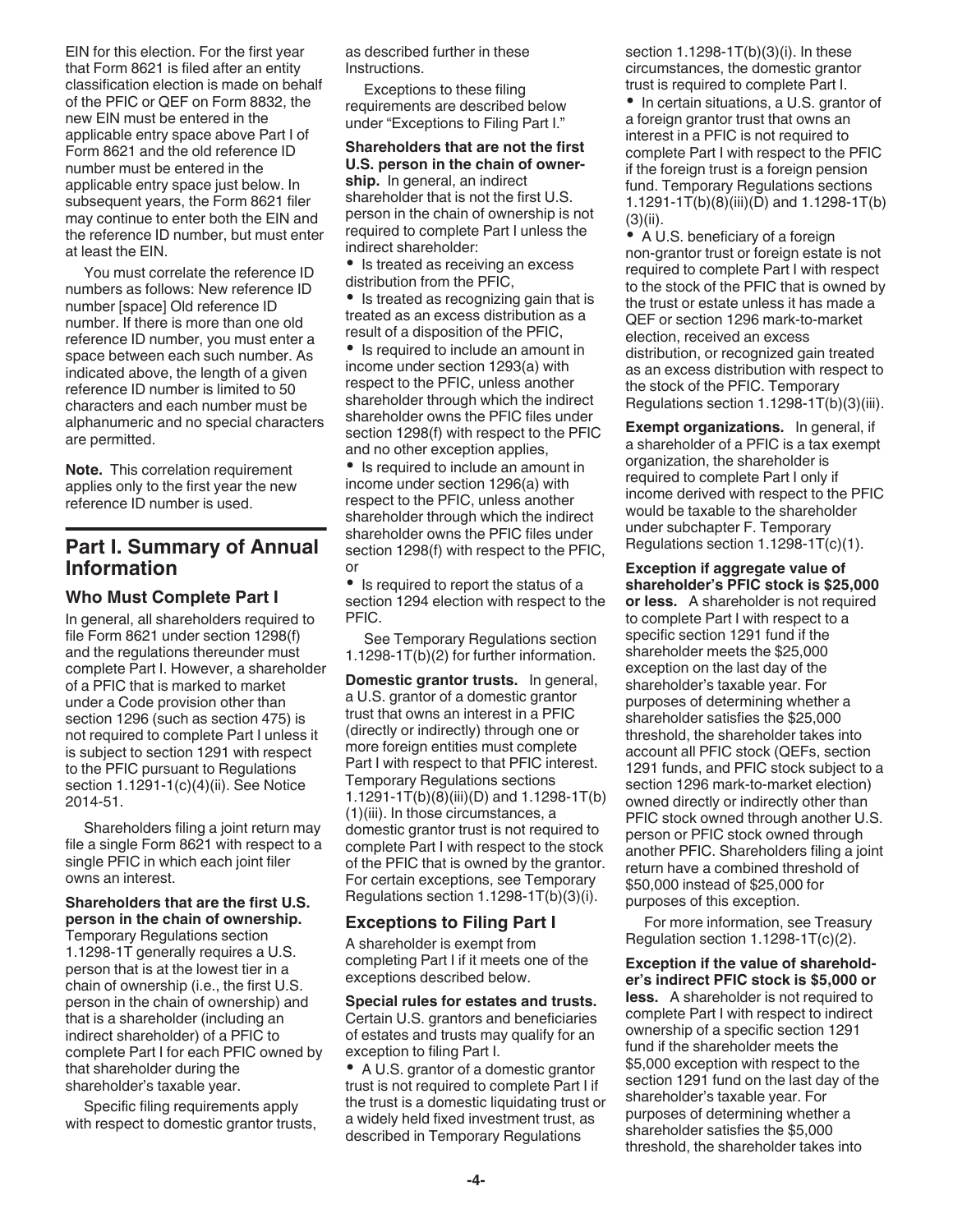account only the value of the shareholder's proportionate share of the section 1291 fund.

For more information, see Treasury Regulation section 1.1298-1T(c)(2).

#### Line Instructions

Line 1. Describe each class of shares held by the shareholder.

Line 2. Provide the date during the tax year that the shares were acquired, if applicable.

Line 3. List the number of shares held at the end of the taxable year.

Line 4. Indicate the value of the shares held at the end of the taxable year. Shareholders may rely upon periodic account statements provided at least annually to determine the value of a PFIC unless the shareholder has actual knowledge or reason to know based on readily accessible information that the statements do not reflect a reasonable estimate of the PFIC's value.

Line 5. Indicate the type of PFIC and the amount of any excess distribution or gain treated as an excess distribution under section 1291, inclusion under section 1293, and inclusion or deduction under section 1296.

Note. In cases in which a shareholder's ownership interest in a PFIC is not denominated in shares, the shareholder must provide the information for lines 1 through 4 based on its form of ownership in the PFIC.

# Part II. Elections

# A. Election To Treat the PFIC as a QEF (Section 1295 Election)

#### Who May Make the Election

Generally, a U.S. person that owns stock in a PFIC, directly or indirectly, may make Election A to treat the PFIC as a QEF.

Note. A separate election must be made for each PFIC that the shareholder wants to treat as a QEF.

Exception. A tax-exempt organization that is not taxable under section 1291 may not make the election. In addition, a tax-exempt organization that is not taxable under section 1291 is not subject to a QEF election made by a pass-through entity.

Chain of ownership. In a chain of ownership, only the first U.S. person that is a direct or indirect shareholder of the PFIC may make the election.

#### Pass-through entities. A QEF

election made by a domestic partnership, S corporation, or estate is made in the pass-through entity's capacity as a shareholder of a PFIC. The entity will include the QEF earnings as income for the year in which the PFIC's taxable year ends. The interest holder in the pass-through entity takes the income into account under the rules applicable to inclusions of income from the pass-through entity.

Affiliated groups. The common parent of an affiliated group of corporations that joins in filing a consolidated income tax return makes the QEF election for all members of the affiliated group that are shareholders in the PFIC. An election by a common parent is effective for all members of the group that own stock in the PFIC at the time the election is made or any time thereafter.

For more information on who may make the election, see Regulations section 1.1295-1(d).

#### When To Make the Election

Generally, a shareholder must make the election to be treated as a QEF by the due date, including extensions, for filing the shareholder's income tax return for the first taxable year to which the election will apply (the "election due date"). See Retroactive election below for exceptions. The foreign corporation will be treated as a QEF with respect to the shareholder for the taxable year in which the election is made and for each subsequent tax year of the foreign corporation ending with or within a taxable year of the shareholder for which the election is effective.

Retroactive election. A shareholder may make a QEF election for a taxable year **after** the election due date (a retroactive election), only if:

• The shareholder has preserved its right to make a retroactive election under the protective statement regime (described below) or

The shareholder obtains the permission of the IRS to make a retroactive election under the consent regime (described below).

Protective statement regime. Under the protective statement regime, a shareholder may preserve the ability to make a retroactive election if the shareholder:

1. Reasonably believed, as of the due date for making the QEF election, that the foreign corporation was not a PFIC for its taxable year that ended

during that year (retroactive election year);

2. Filed a Protective Statement (see below) with respect to the foreign corporation, applicable to the retroactive election year, in which the shareholder describes the basis for its reasonable belief;

3. Extended, in the Protective Statement, the periods of limitations on the assessment of taxes under the PFIC rules for all taxable years to which the protective statement applies; and

4. Complied with the other terms and conditions of the protective statements.

The Protective Statement must be attached to the shareholder's tax return for the shareholder's first taxable year to which the statement will apply. For required content of the statement and other information, see Regulations section 1.1295-3(c).

**Consent regime.** Under the consent regime, a shareholder that has not satisfied the requirements of the protective regime may request that the IRS permit a retroactive election. The consent regime applies only if:

1. The shareholder reasonably relied on tax advice of a competent and qualified tax professional;

2. The interest of the U.S. government will not be prejudiced if the consent is granted;

3. The shareholder requests consent before the PFIC status issue is raised on audit; and

4. The shareholder satisfies the procedural requirements under Regulations section 1.1295-3(f)(4).

For more information on making a retroactive election, see Regulations section 1.1295-3.

#### Special Rules

For rules relating to the invalidation, termination, or revocation of a section 1295 election, see Regulations section 1295-1(i). Also see Regulations section 1.1295-1(c)(2) for rules relating to the years to which a section 1295 election applies.

#### How To Make the Election

For the tax year in which the section 1295 election is made, the shareholder must do the following.

1. Check box A in Part II of Form 8621.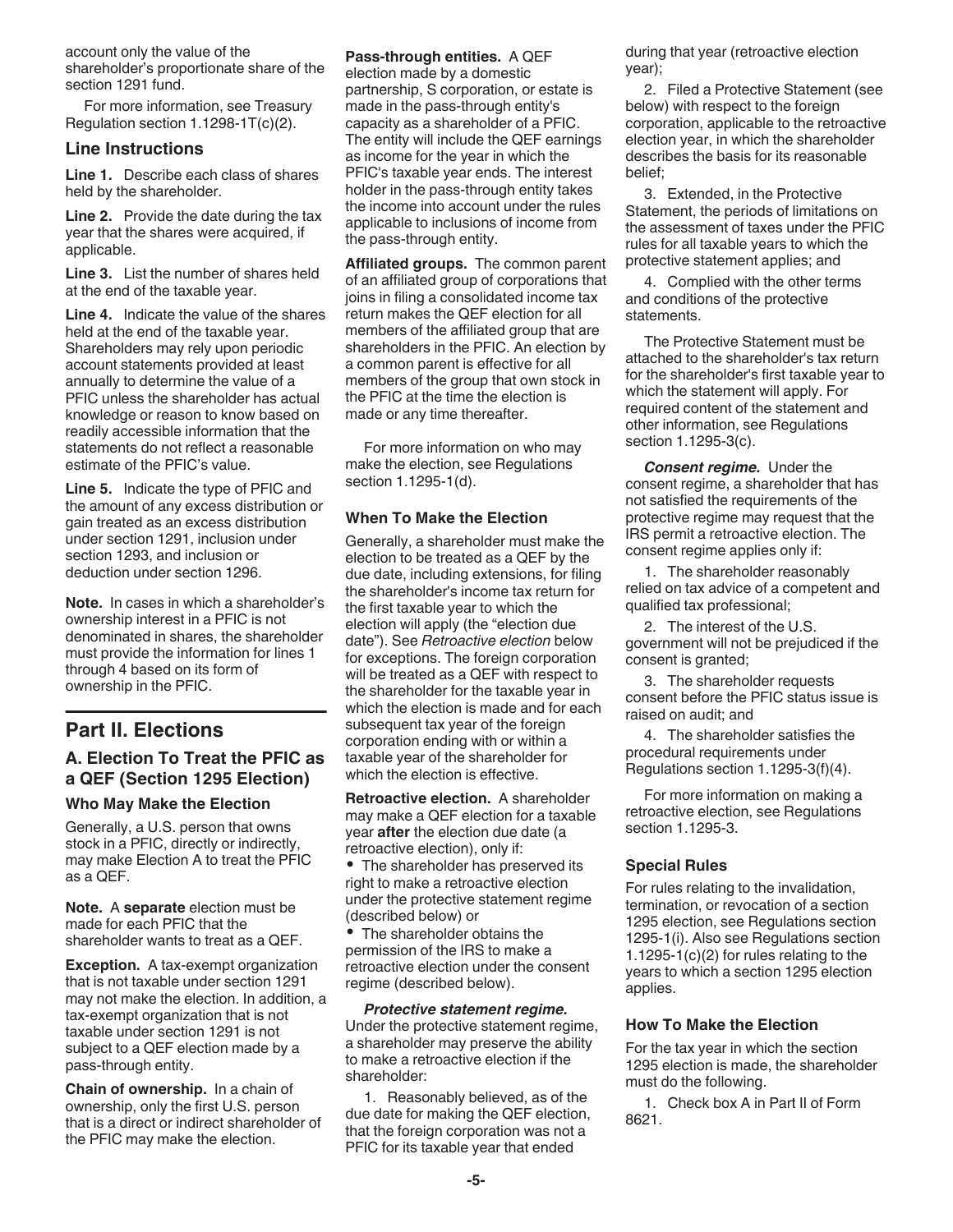2. Complete the applicable lines of Part III. Include the information provided in the PFIC Annual Information Statement, the Annual Intermediary Statement, or a combined statement (see below) received from the PFIC.

3. Attach Form 8621 to a timely filed tax return (or, if applicable, partnership or exempt organization return).

For each subsequent tax year in which the election applies and the corporation is treated as a QEF, the shareholder must:

1. Complete the applicable lines of Part III and

2. Attach Form 8621 to a timely filed tax return (or, if applicable, a partnership or exempt organization return).

### Annual Election Requirements of the PFIC or Intermediary

#### PFIC Annual Information Statement.

For each year of the PFIC ending in a taxable year of a shareholder to which the QEF election applies, the PFIC must provide the shareholders with a PFIC Annual Information Statement. The statement must contain certain information, including:

1. The shareholder's pro rata share of the PFIC's ordinary earnings and net capital gain for that taxable year, or

2. Sufficient information to enable the shareholder to calculate its pro rata share of the PFIC's ordinary earnings and net capital gain for that taxable year.

For other information required to be included in the PFIC Annual Information Statement see Regulations section 1.1295-1(g).

Annual Intermediary Statement. If the shareholder holds stock in a PFIC through an intermediary, an Annual Intermediary Statement may be issued in lieu of the PFIC Annual Information Statement. For the definition of an intermediary, see Regulations section 1.1295-1(j). For details on the information that should be included in the Annual Intermediary Statement, see Regulations section 1.1295-1(g)(3).

Combined statements. A PFIC that owns directly or indirectly any shares of stock in one or more PFICs may provide its shareholders with a PFIC Annual Information Statement in which it combines its own required information and representations with the information and representations of any lower-tier

PFIC. Similarly, an intermediary through which a shareholder indirectly holds stock in more than one PFIC may provide the shareholder a combined Annual Intermediary Statement. For more information, see Regulations section 1.1295-1(g)(4).

Documentation. For all taxable years subject to the section 1295 election, the shareholder must keep copies of all Forms 8621, attachments, and all PFIC Annual Information Statements or Annual Intermediary Statements. Failure to produce these documents at the request of the IRS may result in invalidation or termination of the section 1295 election. See Regulations section 1.1295-1(f) $(2)$ (ii). In rare and unusual circumstances, the IRS will consider requests for alternative documentation to verify the ordinary earnings and net capital gain of the PFIC. For more information, see Regulations section 1.1295-1(g)(2).

### B. Election To Extend Time for Payment of Tax

#### Who May Make the Election

A shareholder of a QEF may make Election B to extend the time for payment of the tax on its share of the undistributed earnings of the fund for the current tax year. If a U.S. partnership is a shareholder of a QEF, the election is made at the partner level.

#### Special Rules

• If this election is made, interest will be imposed on the amount of the deferred tax.

• The election cannot be made for any earnings on shares disposed of during the tax year or for a tax year that any portion of the shareholder's pro rata share of the fund's earnings is included in income under section 951 (relating to CFCs).

#### When To Make the Election

Generally, this election must be made by the due date, including extensions, of the shareholder's tax return for the tax year for which the shareholder reports the income related to the deferred tax.

#### How To Make the Election

To make this election:

1. Check box B in Part II and

2. Complete lines 8a through 9c of Part III.

For more information on making Election B, see Temporary Regulations section 1.1294-1T.

See Part VI for annual reporting requirements for outstanding section 1294 elections.

# **C. Election To Mark-to-Market** PFIC Stock (Section 1296 Election)

#### Who May Make the Election

Generally, an election to mark-to-market PFIC stock under section 1296 may be made by:

• A U.S. person who owns (or is treated as owning) "marketable stock" (defined earlier) in a PFIC at the close of such person's tax year or

• A RIC that meets the requirements of section 1296(e)(2).

For more information, see section 1296 and Regulations section 1.1296-1. See sections 1296(f) and (g) and Regulations sections 1.1296-1(e) and  $(h)(1)(ii)$  for information regarding stock owned through certain foreign entities.

#### When To Make the Election

This election must be made on or before the due date (including extensions) of the U.S. person's income tax return for the tax year in which the stock is marked to market under section 1296. A section 1296 election by a CFC is made by its controlling shareholders. For more information, see Regulations section 1.1296-1(h)(1)(ii). Once made, the election applies to all subsequent tax years unless the election is revoked or terminated pursuant to Regulations section 1.1296-1(h)(3).

#### How To Make the Election

To make the election:

1. Check box C in Part II,

2. Complete either: (i) Part V to calculate the amount due under section 1291 (when required, as generally described later in "Coordination of Election C with section 1291 for the first year of election"); or (ii) Part IV to calculate the gain or loss on the stock, in all other cases.

Coordination of Election C with section 1291 for first year of election. In general, when a shareholder makes a mark-to-market election for PFIC stock in a year other than the first year in which the shareholder holds stock in the PFIC and no QEF election is in effect, the PFIC stock is treated as sold at fair market value on the last day of the tax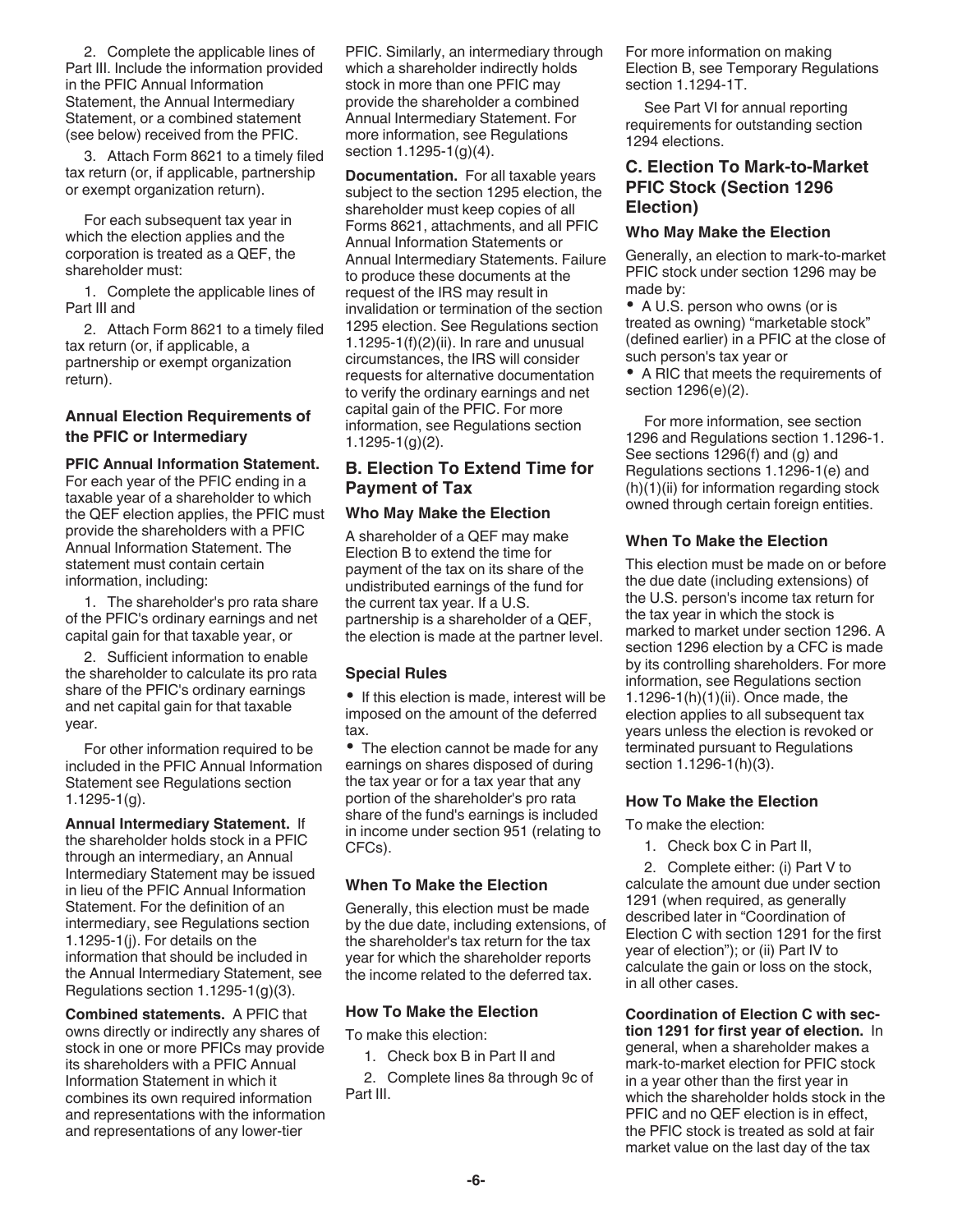year for which the election is made, and the gain is treated as an excess distribution subject to section 1291. In addition, any distributions made during the year with respect to the PFIC stock are subject to section 1291. See section 1296(j) and Regulations sections 1.1296-1(i).

# D. Deemed Sale Election in Connection with a QEF Election

#### Who May Make the Election

This is a deemed sale election under section 1291(d)(2)(A). This election may be made by a U.S. person that elects to treat a PFIC as a QEF for a foreign corporation's tax year following its first tax year as a PFIC included in the shareholder's holding period (an unpedigreed QEF). A shareholder making this election is deemed to have sold the PFIC stock as of the first day of the PFIC's first tax year as a QEF (the qualification date) for its fair market value.

#### Special Rules

For purposes of this election, the following apply.

• The gain from the deemed sale is taxed as an excess distribution received on the qualification date.

• The basis of the stock is increased by the gain recognized. The manner in which the basis adjustment is made depends on whether the shareholder is a direct or indirect shareholder. See Regulations section 1.1291-10(f).

• Solely for purposes of applying the PFIC rules, the shareholder's holding period of the stock begins on the qualification date.

• The election may be made for stock on which the shareholder will realize a loss, but that loss cannot be recognized. In addition, there is no basis adjustment for a loss.

After the deemed sale, the PFIC becomes a pedigreed QEF with respect to the shareholder.

#### When To Make the Election

This election must be made by the due date, including extensions, of the shareholder's original tax return (or by filing an amended return within 3 years of the due date of the original return) for the tax year that includes the qualification date.

#### How To Make the Election

To make this election:

1. Check box D in Part II,

2. Enter the gain or loss on line 15f of Part V, and

3. If a gain is entered, complete line 16 to report the tax and interest due on the excess distribution.

For more information regarding making Election D, see Regulations section 1.1291-10.

### E. Deemed Dividend Election in Connection with a QEF Election

#### Who May Make the Election

This is a deemed dividend election under section 1291(d)(2)(B). This election may be made by a U.S. person that elects to treat a PFIC that is also a CFC as a QEF for the foreign corporation's tax year following its first tax year as a PFIC included in the shareholder's holding period (an unpedigreed QEF).

A shareholder making this election is treated as receiving a dividend equal to its pro rata share of the post-1986 earnings and profits (defined below) of the PFIC on the qualification date (defined under the instructions for Election D earlier). The deemed dividend is taxed as an excess distribution, allocated only to the days in the shareholder's holding period during which the foreign corporation qualified as a PFIC. For this purpose, the shareholder's holding period ends on the day before the qualification date.

#### Special Rules

For purposes of this election, the following apply.

• The term "post-1986 earnings and profits" means the undistributed earnings and profits of the PFIC (as of the day before the qualification date) accumulated in tax years beginning after 1986 during which the CFC was a PFIC and while the shareholder held the stock.

• The basis of the shareholder's stock is increased by the amount of the deemed dividend. The manner in which the basis adjustment is made depends on whether the shareholder is a direct or indirect shareholder. See Regulations section 1.1291-9(f).

Solely for purposes of applying the PFIC rules, the shareholder's holding period begins on the qualification date.

#### When To Make the Election

This election must be made by the due date (including extensions) of the shareholder's original tax return (or by

filing an amended return within 3 years of the due date of the original return) for the tax year that includes the qualification date.

#### How To Make the Election

To make this election:

1. Check box E in Part II,

2. Enter the dividend on line 15e of Part V as an excess distribution, and

3. Complete line 16 to figure the tax and interest due on the excess distribution.

Attachments. The shareholder must attach a statement to Form 8621 that demonstrates the calculation of its pro rata share of the post-1986 earnings and profits of the PFIC that are treated as distributed to the shareholder on the qualification date. The post-1986 earnings and profits may be reduced (but not below zero) by the amount that the shareholder satisfactorily demonstrates was previously included in its income or in the income of another U.S. person. The shareholder demonstrates this by including in the statement mentioned above the following information:

- The name, address, and identifying number of the U.S. person and the amount that was included in income;
- The tax year in which the amount was previously included in income;
- The provision of law under which the amount was previously included in income;

• A description of the transaction in which the shareholder acquired the stock of the PFIC from the other U.S. person; and

• The provision of law under which the shareholder's holding period includes the holding period of the other U.S. person.

For more information on making Election E, see Regulations section 1.1291-9.

### F. Deemed Sale Election with Respect to a Former PFIC or "Section 1297(e) PFIC"

#### Who May Make the Election

This is a deemed sale election under section 1298(b)(1) and Regulations section 1.1297-3(b) or 1.1298-3(b). This election may be made by:

A U.S. person that is a shareholder of a foreign corporation that no longer qualifies as a PFIC under either the income or asset test of section 1297(a) or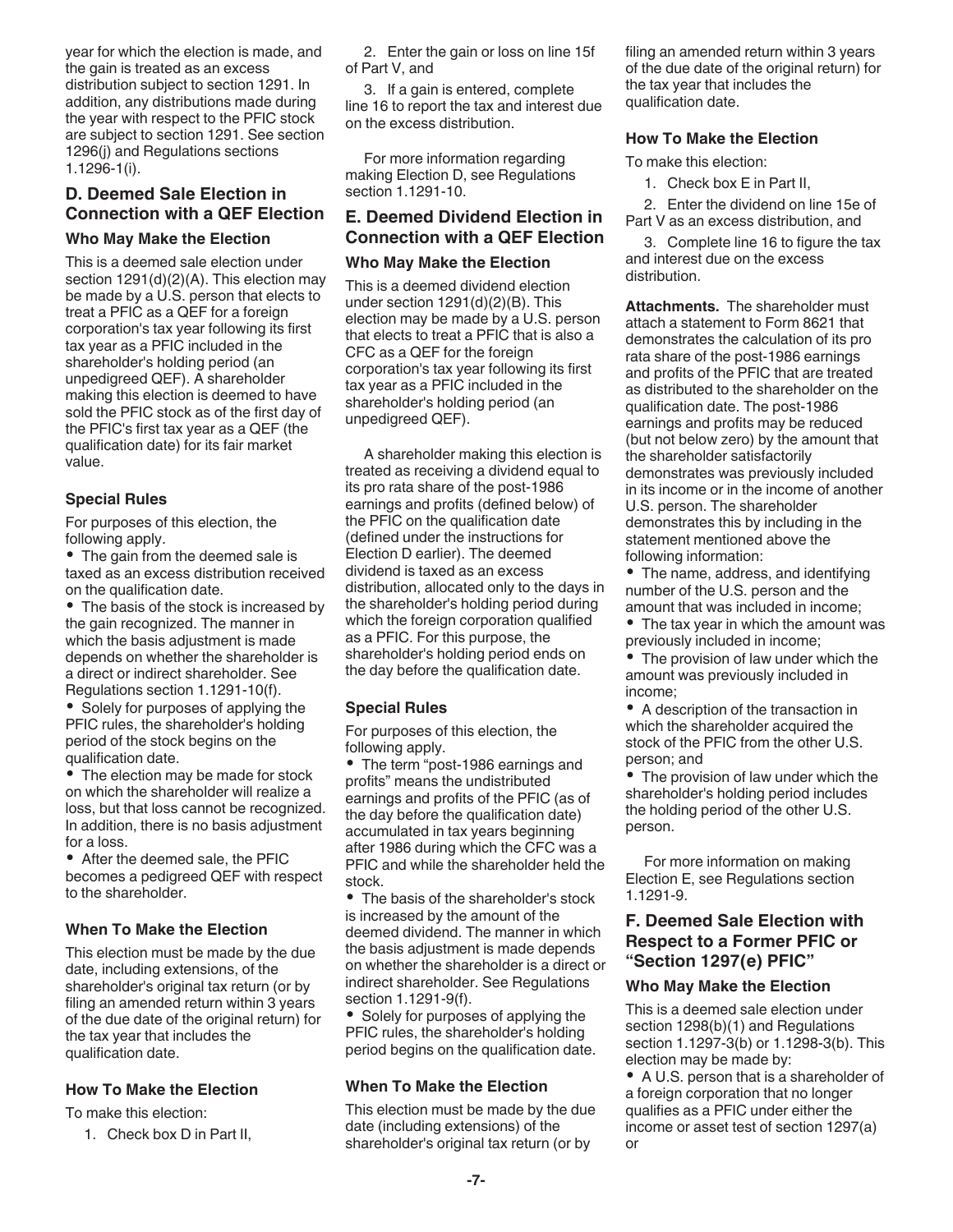A U.S. shareholder (as defined in section 951(b)) that owns stock in a foreign corporation that is a CFC and a PFIC, but that is not treated as a PFIC with respect to the U.S. shareholder under section 1297(d).

Such persons may elect to treat the stock of the foreign corporation as sold for its fair market value on the last day of the last tax year of the foreign corporation in which it was treated as a PFIC (termination date) or the first day on which the qualified portion of the shareholder's holding period in the section 1297(e) PFIC begins (qualification date), as applicable.

### Special Rules

• The gain from the deemed sale is taxed as an excess distribution. • The basis in the stock is increased by the amount of the excess distribution taxed to the shareholder making Election F.

• Solely for purposes of applying the PFIC rules, the new holding period of the stock begins on the date after the termination date or on the qualification date, as applicable.

Election F may be made for stock on which there would be a loss, but the loss is not recognized.

For more information on making this election, see Regulations sections 1.1297-3(b) (1297(c) PFIC), and 1.1298-3(b) (former PFIC).

### When To Make the Election

This election must be made by the due date of the shareholder's original tax return (or by filing an amended return within 3 years of the due date, as extended under section 6081, of the original return) for the tax year that includes, as appropriate, either the termination date or qualification date. However see Form 8621-A (and Regulations sections 1.1297-3(e) and 1.1298-3(e)) if the 3-year period has expired.

#### How To Make the Election

To make this election:

1. Check box F in Part II and

2. Enter the gain or loss on line 15f of Part V. If a gain, complete the rest of Part V.

# G. Deemed Dividend Election With Respect To a "Section 1297(e) PFIC"

#### Who May Make the Election

This is a deemed dividend election under section 1298(b)(1) and Regulations section 1.1297-3(c). This election may be made by a shareholder that is a U.S. shareholder (as defined in section 951(b)) of a foreign corporation that is a CFC and a PFIC, but that is not treated as a PFIC with respect to the U.S. shareholder under section 1297(d).

### Special Rules

A shareholder making this election is treated as receiving a dividend of its pro rata share of the post-1986 earnings and profits (defined later) of the Section 1297(e) PFIC on the CFC qualification date (defined later). The deemed dividend is taxed under section 1291 as an excess distribution, allocated only to the days in the shareholder's holding period during which the foreign corporation qualified as a PFIC. For this purpose, the shareholder's holding period ends on the day before the CFC qualification date. After the deemed dividend election, the shareholder's stock is not treated as stock in a PFIC.

For purposes of this election, the following rules apply:

• The basis of the shareholder's stock is increased by the amount of the deemed dividend. The manner in which the basis adjustment is made depends on whether the shareholder is a direct or indirect shareholder (as defined below). See Regulations section 1.1297-3(c)(6).  $\bullet$ Solely for purposes of applying the PFIC rules, the shareholder's new holding period begins on the CFC qualification date.

### When To Make the Election

This election must be made by the due date of the shareholder's original return (or by filing an amended return within 3 years of the due date, as extended under section 6081, of the original return) for the tax year that includes the first day on which the qualified portion of the shareholder's holding period in the PFIC begins, as determined under section 1297(d). However see Form 8621-A (and Regulations section 1.1297-3(e)) if the 3-year period has expired.

#### How To Make the Election

To make this election, check box G in Part II and complete Part V, line 16. Also attach to Form 8621 the information specified below.

#### **Attachments**

The shareholder must attach a statement to Form 8621 that shows the calculation of its pro rata share of the post-1986 earnings and profits of the section 1297(e) PFIC (as defined in Regulations section  $1.1291-9(j)(2)(v)$ ) that is treated as distributed to the shareholder on the CFC qualification date. The post-1986 earnings and profits may be reduced (but not below zero) by the amount that the shareholder satisfactorily shows was previously included in its income or in the income of another U.S. person. The shareholder shows this by including in the statement mentioned above the following information:

• The CFC qualification date, as defined in Regulations section 1.1297-3(d), for the Section 1297(e) PFIC.

The beginning and ending dates of the taxable year of the shareholder in which the CFC qualification date falls (i.e., the election year).

• The shareholder's pro rata share of the post-1986 earning and profits of the Section 1297(e) PFIC that is treated as distributed to the shareholder on the CFC qualification date, including a schedule that shows the calculation of this amount as required under Regulations section 1.1297-3(c)(5)(ii). In addition, if the shareholder filed a Form 5471 for the Section 1297(e) PFIC for the election year, attach Schedule J (Form 5471).

The name, address, and identifying number of the U.S. person and the amount that was included in income.

• The tax year in which the amount was previously included in income.

A description of the transaction in which the shareholder acquired the stock of the Section 1297(e) PFIC from the other U.S. person.

• The provision of law under which the shareholder's holding period includes the holding period of the other U.S. person.

For more information on making Election G, see Regulations section 1.1297-3(c).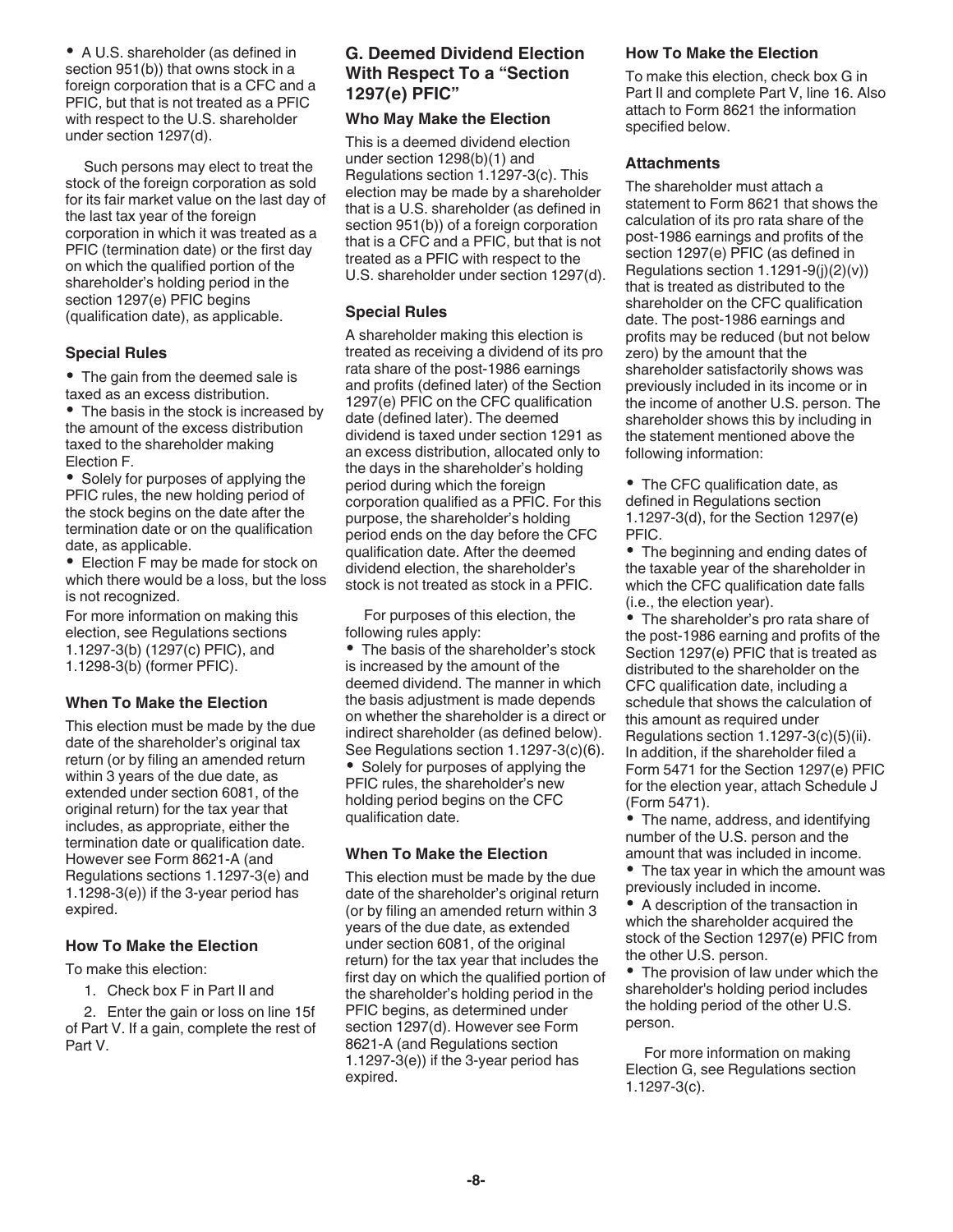# H. Deemed Dividend Election With Respect To a Former PFIC

### Who May Make the Election

This is a deemed dividend election under section 1298(b)(1) and Regulations section 1.1298-3(c). This election may be made by a shareholder of a foreign corporation that no longer qualifies as a PFIC under either the income or asset test of section 1297(a) if the foreign corporation was a CFC during its last taxable year as a PFIC.

### Special Rules

A shareholder making this election is treated as receiving a dividend of its pro rata share of the post-1986 earnings and profits (defined below) of the former PFIC on the termination date (defined below). The deemed dividend is taxed under section 1291 as an excess distribution, allocated only to the days in the shareholder's holding period during which the foreign corporation qualified as a PFIC. For this purpose, the shareholder's holding period ends on the termination date. After the deemed dividend election, the shareholder's stock is not treated as stock in a PFIC.

For purposes of this election, the following rules apply:

• The basis of the shareholder's stock is increased by the amount of the deemed dividend. The manner in which the basis adjustment is made depends on whether the shareholder is a direct or indirect shareholder (as defined below). See Regulations section 1.1298-3(c)(6).

• Solely for purposes of applying the PFIC rules, the shareholder's new holding period begins on the day following the termination date.

# When To Make the Election

This election must be made by the due date of the shareholder's original return (or by filing an amended return within 3 years of the due date, as extended under section 6081, of the original return) for the tax year that includes the first day on which the qualified portion of the shareholder's holding period in the PFIC begins, as determined under section 1297(d). However see Form 8621-A (and Regulations section 1.1298-3(e)) if the 3-year period has expired.

### How To Make the Election

To make this election, check box H in Part II and complete Part V, line 16. Also attach to Form 8621 the information specified below.

### **Attachments**

The shareholder must attach a statement to Form 8621 that shows the calculation of its pro rata share of the post-1986 earnings and profits of the former PFIC that is treated as distributed to the shareholder on the termination date. The post-1986 earnings and profits may be reduced (but not below zero) by the amount that the shareholder satisfactorily shows was previously included in its income or in the income of another U.S. person. The shareholder shows this by including in the statement mentioned above the following information:

• The termination date, as defined in Regulations section 1.1298-3(d), for the former PFIC.

• The beginning and ending dates of the taxable year of the shareholder in which the termination date falls (i.e., the election year).

• The shareholder's pro rata share of the post-1986 earning and profits of the former PFIC that is treated as distributed to the shareholder on the termination date, including a schedule that shows the calculation of this amount as required under Regulations section 1.1298-3(c)(5)(ii). In addition, if the shareholder filed a Form 5471 for the former PFIC for the election year, attach Schedule J (Form 5471).

• The name, address, and identifying number of the U.S. person and the amount that was included in income.

• The tax year in which the amount was previously included in income.

• The provision of law under which the amount was previously included in income.

A description of the transaction in which the shareholder acquired the stock of the former PFIC from the other U.S. person.

• The provision of law under which the shareholder's holding period includes the holding period of the other U.S. person.

For more information on making Election H, see Regulations section 1.1298-3(c).

# Part III. Income From a QEF

For any tax year in which the foreign corporation is not treated as a QEF because it is not a PFIC under section 1297(a), the shareholder is not required to complete Part III. However, the section 1295 election is not terminated. If the foreign corporation is treated as a PFIC in any subsequent tax year, the original election continues to apply and the shareholder must include in Part III its pro rata share of ordinary earnings and net capital gain and also must comply with the section 1295 annual reporting requirements.

All QEF shareholders complete lines 6a through 7c. If you are making Election B, also complete lines 8a through 9c.

# Lines 6 and 7

Lines 6a and 7a. Enter on lines 6a and 7a, respectively, your pro rata share of the ordinary earnings and net capital gain of the QEF. The PFIC should provide these amounts or information that will help you determine your pro rata share. See Annual Election Requirements of the PFIC or Intermediary earlier.

Lines 6b and 7b. Your share of the ordinary earnings and net capital gain of the QEF is reduced by the amounts you include in income under section 951 for the tax year with respect to the QEF. Your share of these amounts may also be reduced as provided in section 1293(g).

Line 6c. This amount is treated as ordinary income on your tax return.

For a noncorporate taxpayer, include this amount as "other income" on line 21 of Form 1040, or on the comparable line of other noncorporate tax returns. For a corporate taxpayer, include this amount as "other income" on line 10 of Form 1120, or on the comparable line of other corporate tax returns.

Line 7c. See the instructions for the Schedule D used for your tax return. Portions of the net capital gain may have to be reported on different lines of Schedule D, depending upon the information provided by the QEF concerning the section 1(h) categories of net capital gains and amounts thereof, derived by the QEF. See Regulations section 1.1293-1(a)(2) for three options a QEF may use to report and calculate capital gain.

# Line 8

If you receive a distribution from the QEF during the current tax year, the distribution is first treated as a distribution out of the earnings and profits of the QEF accumulated during the year. If the total amount distributed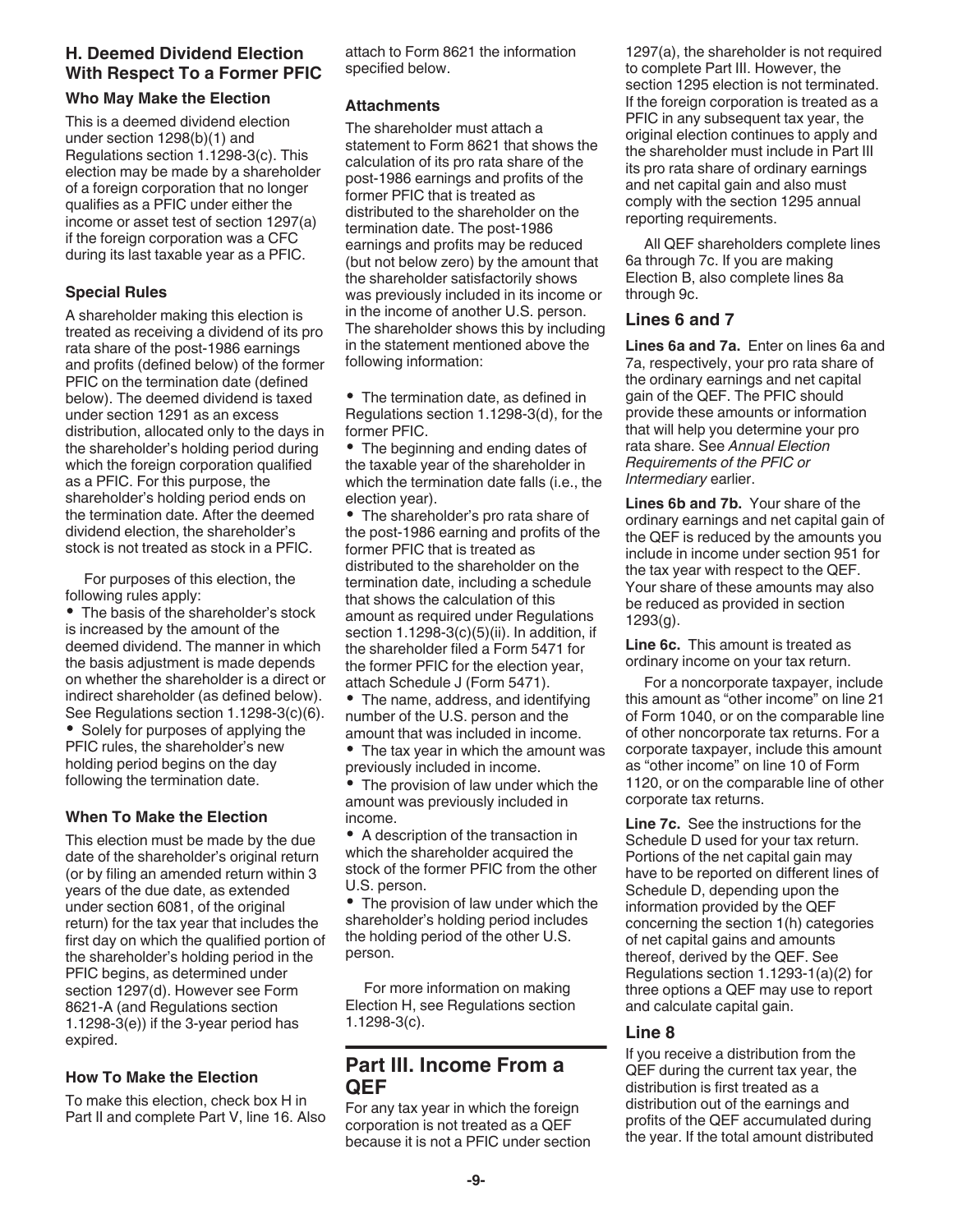(line 8b) exceeds the amount included in income (line 8a), the excess is treated as distributed out of the most recently accumulated earnings and profits. This amount is not taxable to you if you can satisfactorily demonstrate that the excess was previously included in your income or the income of another U.S. person. This is demonstrated by attaching a statement to Form 8621 that includes the information listed under Attachments for Election C, earlier. If the excess has not been previously included in your income or the income of another U.S. person, then the excess is subject to tax according to the rules of section 301(c).

#### Line 9

Line 9a. Enter the total tax on your total taxable income (including your share of undistributed earnings of the QEF) for the tax year (e.g., from Form 1120, Schedule J, line 11, or Form 1040, line 63).

For this purpose, "undistributed earnings" is the excess, if any, of the amount included in gross income under section 1293(a) over the sum of the amount of any distribution and the portion of the amount attributable to stock in the QEF that you transferred or otherwise disposed of before the end of the QEF's tax year.

Line 9b. Calculate your total tax as if your total taxable income did not include your share of the undistributed earnings of the QEF (line 8e). Enter this amount on line 9b.

Line 9c. For corporations, enter this tax on Form 1120, Schedule J, in brackets to the left of the entry space for line 11. Subtract that amount from the total of lines 7, 8, and 10, and enter the difference on line 11.

For individuals, enter this tax on Form 1040 in brackets to the left of the entry space for line 63. Subtract that amount from the total of lines 56 through 62, and enter the difference on line 63.

# Part IV. Gain or (Loss) From a Section 1296 **Mark-to-Market Election**

A shareholder that has made a mark-to-market election under section 1296 with respect to PFIC stock completes lines 10a through 12 with respect to PFIC stock that the shareholder holds at the close of its taxable year, and lines 13a through 14c with respect to PFIC stock that it sold or disposed of during its taxable year.

As discussed earlier in Mark-to-Market Election, a shareholder may be required to complete Part V, rather than Part IV, in the first year in which a markto-market election is made. See section 1296(j) and Regulations sections 1.1291-1(c)(4) and 1.1296-1(i).

#### Lines 10a Through 12

If the fair market value of the PFIC stock as of the close of the tax year is more than the U.S. person's adjusted basis in the stock, the excess is treated as ordinary income.

If the adjusted basis of the stock is more than the fair market value as of the close of the taxable year, the excess is allowed as a deduction, but only to the extent of the lesser of:

1. The amount of the excess (line 10c) or

2. The unreversed inclusions (defined below) with respect to such stock (line 11).

This amount is treated as an ordinary loss, and as a deduction allowable in computing adjusted gross income.

Unreversed inclusions. Unreversed inclusions are the excess of the amounts that were included in income under the section 1296 mark-to-market rules for prior tax years over the amounts allowed as a deduction under the section 1296 mark-to-market rules for prior tax years. See section 1296(d) and Regulations section 1.1296-1(a)(3).

Lines 10c and 12. Corporations and individuals should include the gain or (loss) on the "other income" line of their tax returns. Other entities should include this amount on the comparable line of their tax return. However, Regulated Investment Companies, for purposes of section 851(b), should treat amounts included in income as a dividend.

If a CFC makes a section 1296 mark-to-market election with respect to a PFIC in which it owns stock, any line 10c gain is treated as foreign personal holding company income and any line 12 loss is treated as a deduction that is allocable to foreign personal holding company income.

#### Lines 13 through 14c

Complete lines 13 through 14c if you sold or otherwise disposed of any section 1296 stock during the tax year. For purposes of lines 13 through 14c, "section 1296 stock" is any stock for which the taxpayer has made a mark-to-market election pursuant to section 1296(a), which is in effect for the tax year and for which the coordination

rule of Regulations section 1.1296-1(i) does not apply.

Line 13c. If the fair market value of the stock on the date of sale or disposition (line 13a) is more than the U.S. person's adjusted basis in the stock on the date of sale or disposition (line 13b), the line 13c excess is a gain and is treated as ordinary income. Corporations and individuals should include the gain on the "other income" line of their tax returns. Other entities should include this amount on the comparable line of their tax return. However, Regulated Investment Companies, for purposes of section 851(b), should treat this amount as a dividend.

If the adjusted basis of the stock (line 13b) exceeds its fair market value (line 13a), the excess is a loss and is entered on line 13c as such. Furthermore, the filer must complete lines 14a and 14b, and, if applicable, line 14c.

Line 14a. Enter any unreversed inclusions with respect to the stock (see definition earlier).

Line 14b. Enter the loss from line 13c, but only to the extent of unreversed inclusions on line 14a. This loss is treated as ordinary loss. Corporations and individuals should include the loss on the "other income" line of their tax returns. Other entities should include this amount on the comparable line of their tax return.

Line 14c. Enter the amount by which the loss on line 13c exceeds the unreversed inclusions. This amount is subject to the rules generally applicable to losses provided elsewhere in the Code and regulations thereunder. See Regulations section 1.1296-1(c)(4)(ii).

Multiple dispositions. In the case of multiple dispositions, attach a statement for each disposition using the same format shown on lines 13 through 14c. Then:

Enter "multiple" on lines 13a, 13b, and 14a.

Enter your net ordinary gains on line 13c (do not enter any net losses on line 13c).

• Enter your net ordinary losses on line 14b.

• Enter your net "other" losses on line 14c.

For more information relating to mark-to-market elections under section 1296, see Regulations sections 1.1296-1 and 1.1296-2.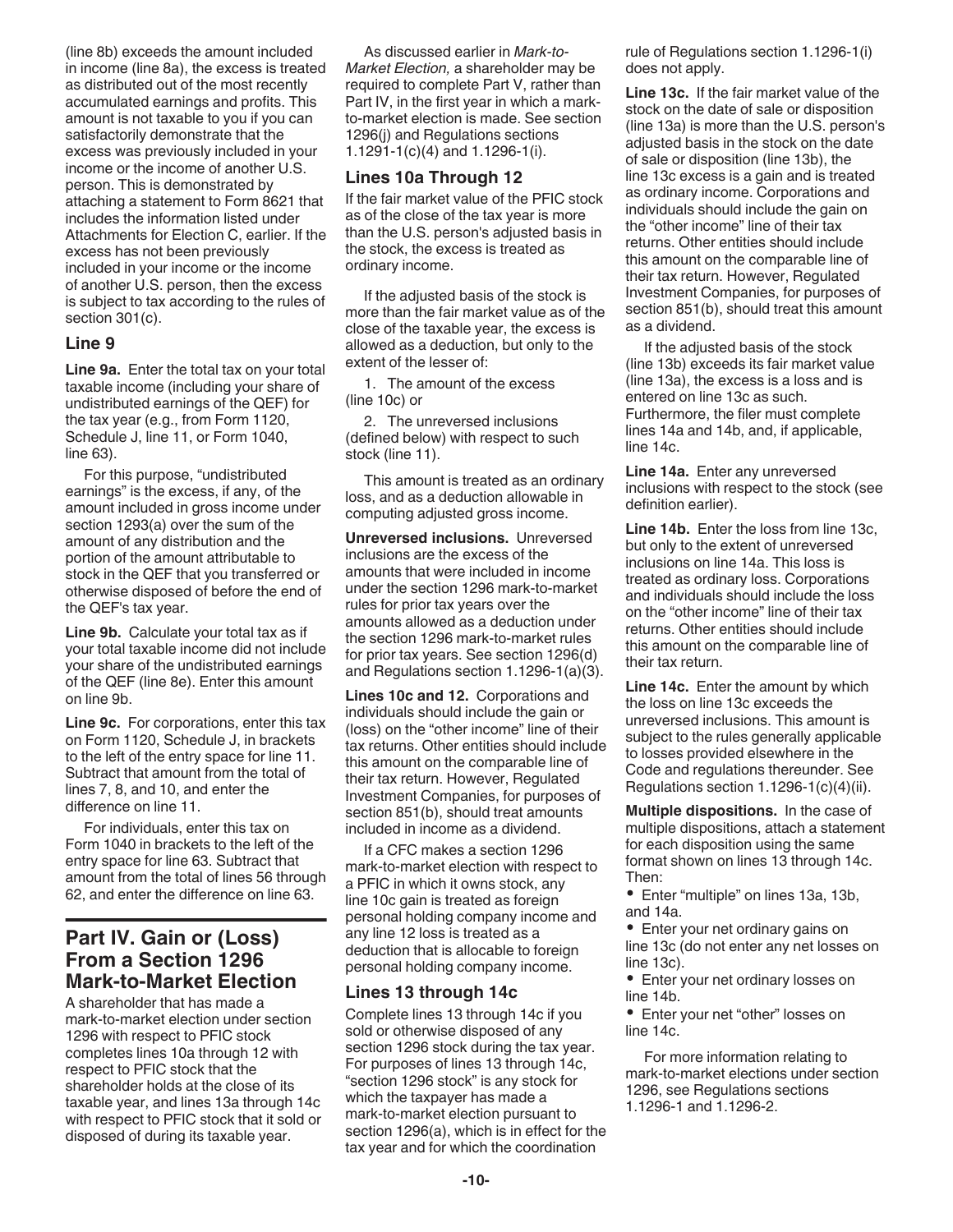# Part V. Distributions From and Dispositions of Stock of a Section 1291 Fund

See Section 1291 Fund earlier for the definition of section 1291 fund, and also for a brief summary of the tax consequences for shareholders of a section 1291 fund.

Also, see Section 1291 Fund and Mark-to-Market Election earlier for a brief discussion of when a shareholder may be subject to section 1291 in the year that it makes a mark-to-market election under any provision of the Code, including section 1296.

Complete a separate Part V for each excess distribution. That is, if you receive a distribution from a section 1291 fund with respect to shares for which you have different holding periods, complete lines 15a through 15e separately for each block of shares that has the same holding period ("applicable stock"). If you dispose of stock in a section 1291 fund for which you have different holding periods, complete line 15f for each block of shares that has the same holding period.

### Line 15

### Lines 15a and 15b

Enter your total distributions from the section 1291 fund with respect to the applicable stock for the periods indicated.

Note. A distribution to a corporation claiming the foreign tax credit for deemed paid foreign taxes includes foreign taxes deemed paid. See Form 1118, Foreign Tax Credits– Corporations, Schedule C, Part I, column 10, and Parts II and III, column 8, for the gross-up amount.

Line 15a. If the holding period of the applicable stock began in the current year, there is no excess distribution and Part V should be completed as follows: Enter on line 15a the total distributions you received from the section 1291 fund with respect to that stock during the current tax year. If you did not dispose of that stock during the tax year, do not complete the rest of Part V. If you did dispose of that stock during the tax

year, skip lines 15b through 15e and complete lines 15f and 16.

If the holding period of the applicable stock began in the current tax year, the line 15a amount is taxed according to the rules of section 301. To the extent that section 301(c)(1) is applicable, include the amount as a dividend on your income tax return. For corporations, include this amount on Form 1120, Schedule C, line 13. For individuals, include this line 15a amount on Form 1040, line 9a (and, if applicable, on Schedule B (Form 1040), line 5).

Line 15c. Divide the amount on line 15b by 3. If the number of tax years in your holding period preceding the current tax year is less than 3, divide the amount on line 15b by that number.

### Line 15e

Nonexcess distribution. The nonexcess distribution is the lesser of line 15a or line 15d. This amount is taxed according to the rules of section 301. To the extent that section 301(c)(1) is applicable, include the amount as a dividend on your income tax return. For corporations, include this amount on Form 1120, Schedule C, line 13. For individuals, include this amount on Form 1040, line 9a (and, if applicable, on Schedule B (Form 1040), line 5).

Excess distributions. If you received more than one distribution during the tax year with respect to the applicable stock, the excess distribution is apportioned among all actual distributions. Each apportioned amount is treated as a separate excess distribution.

Line 15f. Gain recognized on the disposition of stock of a section 1291 fund is treated as an excess distribution. Loss realized on the disposition of stock of a section 1291 fund is not taken into account under section 1291, and thus, for example, does not reduce the amount of total gain subject to section 1291. However, the loss may be recognized under another provision of the Code, and reported accordingly. Stock of a section 1291 fund is considered disposed of if it is sold, transferred, or pledged.

#### Line 16

#### Lines 16a and 16b

Determine the taxation of the excess distribution on a separate sheet and attach it to Form 8621. Divide the amount on line 15e or 15f, whichever applies, by the number of days in your holding period. The holding period of the stock is treated as ending on the date of the distribution or disposition.

Special rules apply to the holding period if:

The deemed dividend election (Election E) is made. See the instructions earlier for Election E.

• The mark-to-market election (Election C) is made or was made in a prior year (see section 1291(a)(3)(A)(ii)).

The deemed dividend election with respect to a Section 1297(e) PFIC (Election G) or with respect to a Former PFIC (Election H) is made. See the instructions for Election G and Election H earlier.

Determine the amount allocable to each tax year in your holding period by adding the amounts allocated to the days in each such tax year. Add the amounts allocated to the pre-PFIC and current tax years. Enter the sum on line 16b.

This amount is treated as ordinary income (e.g., individuals and corporations should enter this amount on the "other income" line of their tax return).

Line 16c. Determine the increase in tax for each tax year in your holding period (other than the current tax year and pre-PFIC years). An increase in tax is determined for each PFIC year by multiplying the part of the excess distribution allocated to each year (as determined on line 16a) by the highest rate of tax under section 1 or section 11, whichever applies, in effect for that tax year. Add the increases in tax computed for all years. Enter the aggregate increases in tax (before credits) on line 16c.

The following table sets forth the highest rate of tax in effect under section 1 (applicable to individuals) for calendar years 1987 through 2015.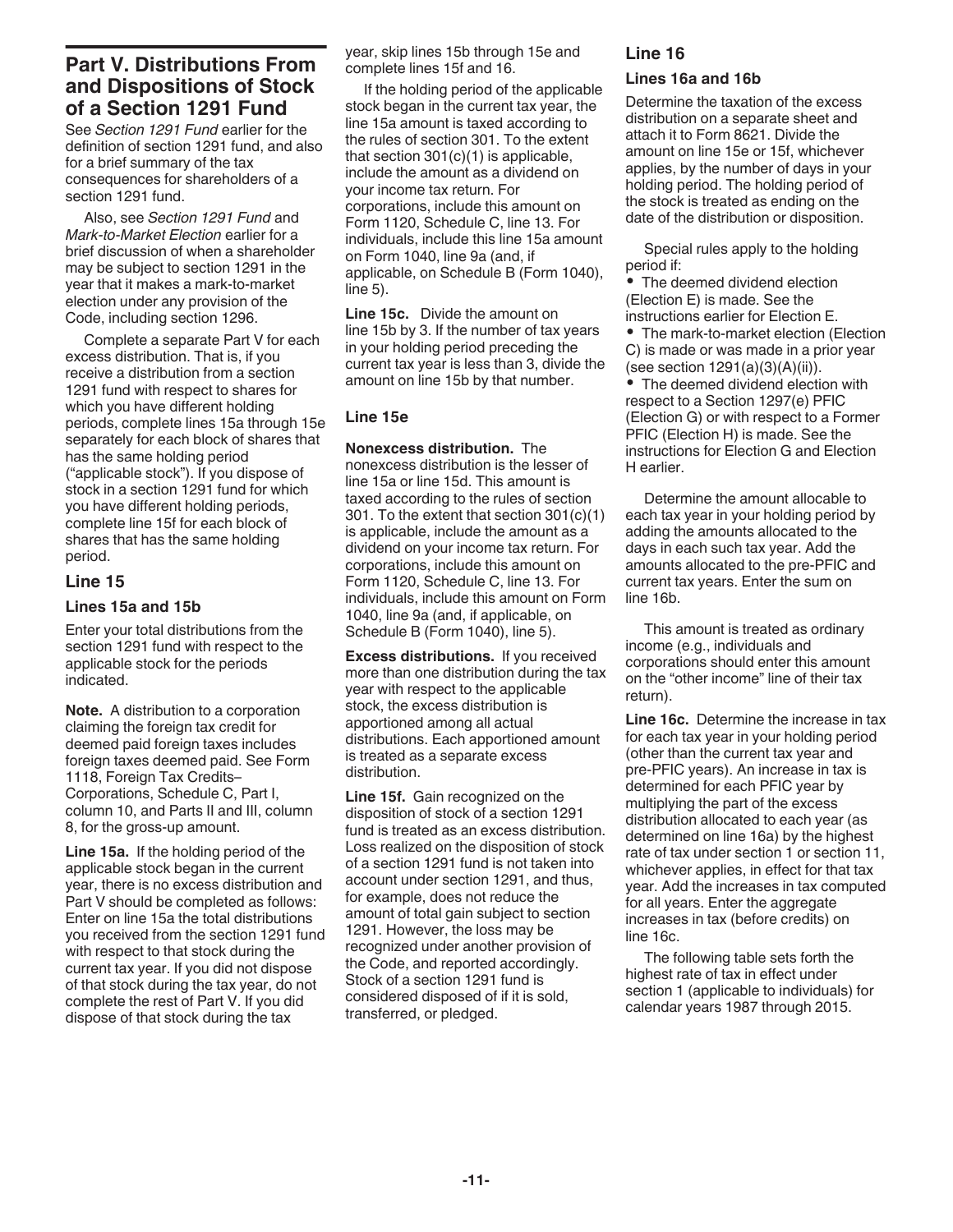### Tax Rates

| Tax year(s) (based on calendar year taxpayer) | Highest rate of tax in effect under IRC section 1 |
|-----------------------------------------------|---------------------------------------------------|
| 2013-2015                                     | 39.6%                                             |
| 2003-2012                                     | 35%                                               |
| 2002                                          | 38.6%                                             |
| 2001                                          | 39.1%                                             |
| 1993-2000                                     | 39.6%                                             |
| 1991-1992                                     | 31%                                               |
| 1988-1990                                     | 28%                                               |
| 1987                                          | 38.5%                                             |

Line 16d. To figure the foreign tax credit, the shareholder of a section 1291 fund figures the total creditable foreign taxes attributable to the distribution. This amount includes the direct foreign taxes paid by the shareholder on the distribution (for example, withholding taxes) and, for 10% or greater corporate shareholders, any taxes deemed paid under section 902. Both the direct and indirect foreign taxes must be creditable under general foreign tax credit principles and the shareholder must choose to claim the foreign tax credit for the current tax year.

The excess distribution taxes (the creditable foreign taxes attributable to an excess distribution) are determined by apportioning the total creditable foreign taxes between the part of the distribution that is an excess distribution and the part that is not.

The excess distribution taxes are allocated in the same manner as the excess distribution is allocated. See Excess distributions earlier. Those taxes allocated to pre-PFIC tax years and the current tax year are taken into account for the current tax year under the general rules of the foreign tax credit.

The excess distribution taxes allocated to a PFIC year only reduce the increase in tax figured for that tax year (but not below zero). No carryover of any unused excess distribution taxes is allowed.

When you dispose of PFIC stock, the above foreign tax credit rules apply only to the part of the gain that, without regard to section 1291, would be treated under section 1248 as a dividend.

Line 16e. This amount is the aggregate increase in tax and is included on your tax return as additional taxes.

For individuals, include the amount as part of the total for Form 1040, line 44. Check box c on line 44 and

enter "1291TAX" in the entry space for that box.

For corporations, enter this amount on Form 1120, Schedule J, to the left of the entry space for line 2. Enter "Sec. 1291" next to the amount and include it as part of the total for line 2. Other entities should use the comparable line on their income tax return.

Line 16f. Interest is charged on each net increase in tax for the period beginning on the due date (without regard to extensions) of your income tax return for the tax year to which an increase in tax is attributable and ending with the due date (without regard to extensions) of your income tax return for the tax year of the excess distribution.

The amount of interest is determined by using the rates and methods under section 6621. See section 1291(c)(3) for more information regarding the computation of interest, and also see Rev. Rul. 2015-23, 2015-52 I.R.B. 866 (or successor Revenue Ruling), for a list of historical interest rates under section 6621.

For individuals, include the interest as part of the total for Form 1040, line 62. Check box c on line 62 and enter "1291INT" and the amount of the interest in the entry space for that box.

For corporations, include the interest as part of the total for Form 1120, Schedule J, line 9f. See Instructions for Form 1120, Schedule J, line 9f.

# Part VI. Status of Prior Year Section 1294 Elections and Termination of Section 1294 Elections

Each person who has made a section 1294 election must (1) annually report the status of that election and (2) report the termination of any section 1294 election that occurred during the tax year. See Temporary Regulations section 1.1294-1T(h).

Line 17. Enter the last day of each tax year for which you made a section 1294 election that is outstanding. Do not include an election made in the current tax year.

Line 18. Enter the undistributed earnings of the QEF for which the payment of tax was extended by the section 1294 election entered on line 17. If the election was partially terminated in a prior year, enter the remaining undistributed earnings.

Line 19. Enter the tax for which payment was extended by the section 1294 election entered on line 17. If the election was partially terminated in a previous tax year, enter the balance of the deferred tax.

Line 20. Enter the accrued interest (determined under section 6621) on the deferred tax. This is the interest accrued from the due date (not including extensions) of the return for the year for which the section 1294 election was made until the date the current year's return is filed.

Line 21. Enter the event(s) that occurred during the tax year that terminated one or more of the section 1294 elections reported on line 17. A section 1294 election may be terminated voluntarily. However, an election will terminate automatically, in whole or in part, when any of the following events occur:

An actual or deemed distribution of earnings to which the election is attributable (a loan, pledge, or guarantee by the QEF to or for the benefit of the taxpayer may cause a deemed distribution of the earnings);

• A disposition of stock in the QEF, including a pledge by the taxpayer of stock as security for a loan; or

A change of status of the QEF (that is, a foreign corporation that is no longer a QEF or PFIC).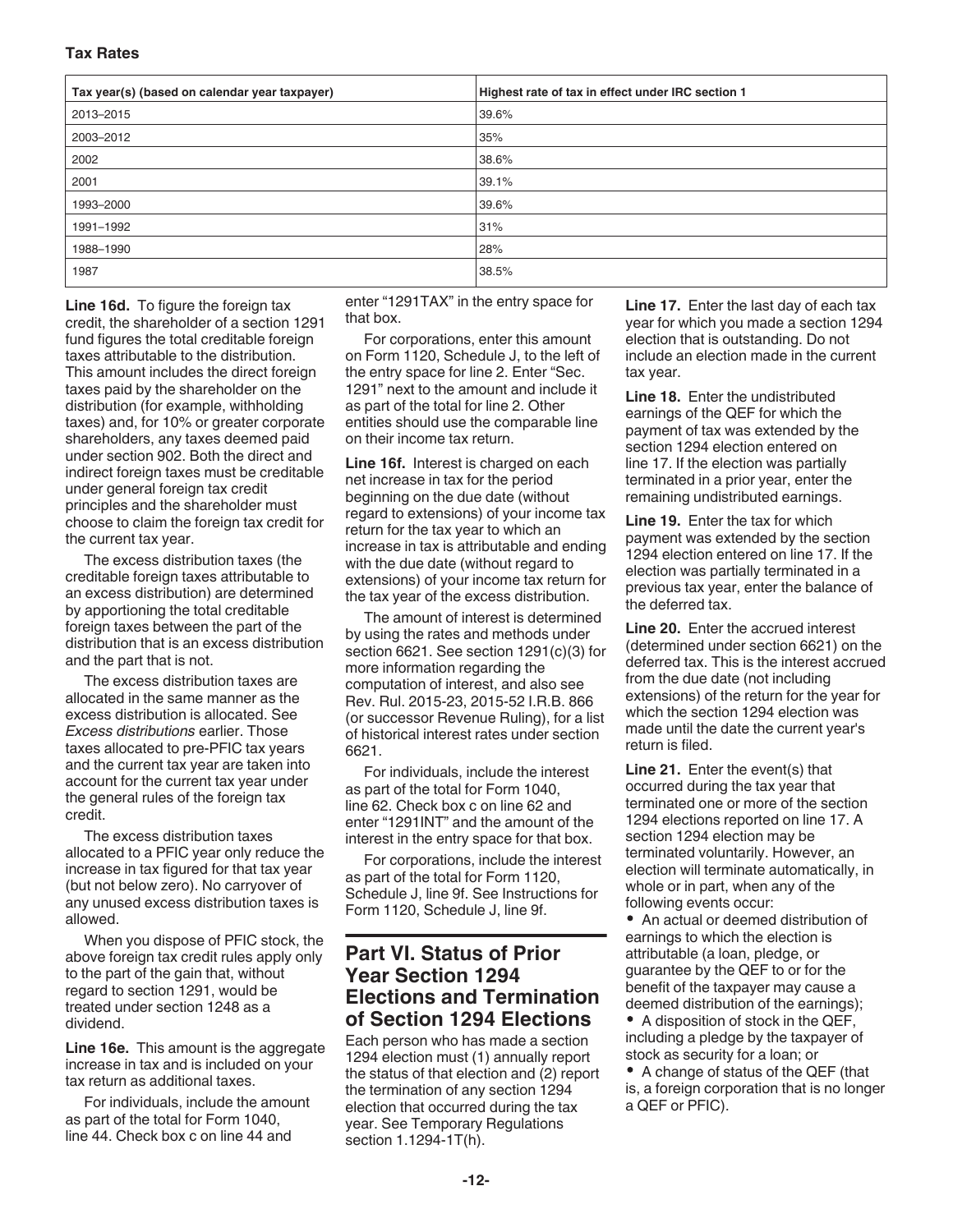Line 22. Enter the earnings distributed or deemed distributed as a result of the events described on line 21. Earnings are treated as distributed out of the most recently accumulated earnings and profits. Accordingly, an event will first terminate the most recently made election.

An election may be terminated in whole or in part depending on the event causing the termination. Examples are as follows.

A distribution of earnings will terminate an election to the extent the election is attributable to the earnings distributed.

A loan, pledge, or guarantee by the QEF made directly or indirectly to the electing shareholder or related person will terminate an election to the extent of the undistributed earnings equal to the amount loaned, secured, or guaranteed.

A disposition of stock will terminate all elections with respect to the undistributed earnings attributable to that stock.

A change in status of the QEF will terminate all elections.

For more information, see Regulations section 1.1294-1T(e).

Line 23. Enter the deferred tax due from the termination of the section 1294 election. The deferred tax entered on line 19 is due if the election was completely terminated. If the election was only partially terminated, a proportionate amount of the deferred tax is due. That amount is determined by multiplying the amount entered on line 19 by a fraction, of which the numerator is the amount entered on line 22 and the denominator is the amount entered on line 18. The deferred tax is due by the due date of the shareholder's income tax return (without regard to extensions) for the year of termination.

When the election is terminated, corporations include the deferred tax as part of the total for Form 1120, Schedule J, line 11. Also enter the deferred tax to the left of line 11 and label it as "Sec. 1294 deferred tax."

For individuals, include the deferred tax as part of the total for Form 1040, line 62. Check box c on line 62 and enter "1294DT" and the amount of the deferred tax in the entry space for that box.

Line 24. Enter the interest accrued on the deferred tax. Interest accrues beginning on the due date (without regard to extensions) of your tax return for the tax year in which the section 1294 election is made, and ending with the due date (without regard to extensions) of your tax return for the tax year of the termination. Interest is computed using the rates and methods under section 6621.

For corporations, enter the amount of section 1294 interest at the bottom right margin of Form 1120, page 1 and label it as "Sec. 1294 interest." Also include this amount in your check or money order payable to the United States Treasury. If you would otherwise receive a refund, reduce the refund by the interest due.

For individuals, include the interest from line 24 as part of the total for Form 1040, line 62. Check box c on line 62 and enter "1294INT" and the amount of the interest in the entry space for that box.

Lines 25 and 26. Complete lines 25 and 26 only if you have partially terminated your section 1294 election. Enter on line 25 the part of the deferred tax outstanding after the partial termination of the section 1294 election. This amount should equal line 19 minus line 23.

Enter on line 26 the accrued interest remaining after the partial termination of the section 1294 election. This amount should equal line 20 minus line 24.